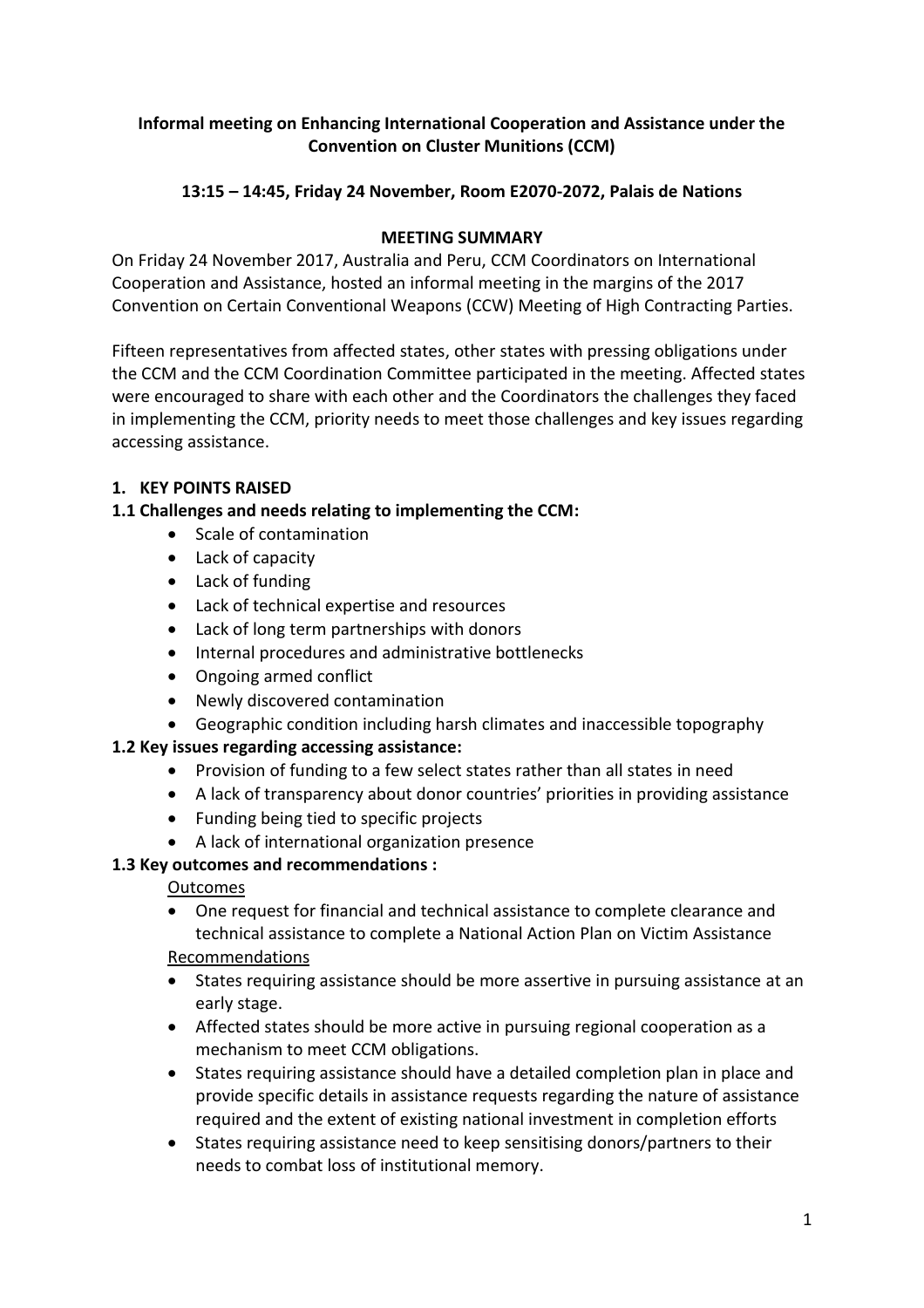- The ISU or the International Cooperation and Assistance Co-Coordinators could establish a database facilitating not only the sharing of information on donor/partner priorities and capacities to assist, but also the sharing of needs and experience between affected states.
- Donors/partners should coordinate closely with national mine action authorities to understand the real needs and priorities for assistance. Donor states should remain sensitive to each affected States' needs. They should not apply a cookie cutter approach.
- Donors/partners should consider long-term/multi-year partnerships with States requiring assistance
- The Country Coalition approach offers an effective framework for ensuring national ownership and long-term commitments by donors/partners.
- Article 7 reports are a key channel for communication: affected States and others with pressing obligations should use these reports to provide full details of needs, and donor/partner states should use them to provide full details of assistance capacities and priorities.

# **2. DETAILED RECORD OF THE MEETING**

## **2.1 Introductory Remarks:**

- Australia and Peru, CCM Coordinators on International Cooperation and Assistance, explained that the meeting aimed to garner an understanding of the challenges affected states face in meeting their obligations under the CCM. The Coordinators explained that the key objectives of the meeting were:
	- o To allow affected states to freely share unmet needs and challenges with the further objective of providing this information to donor states.
	- $\circ$  To encourage enhanced partnerships between affected and donor states in an effort to facilitate timely and effective achievement of deadlines.
	- o To provide affected states with a channel to raise ongoing issues they face when engaging with the International Cooperation and Assistance framework.
- The Coordinators outlined the points that previous meetings had identified as key issues to be considered when forming partnerships between States on implementation of obligations:
	- o Lack of funding, technical expertise and resources were major obstacles to meeting obligations;
	- o Lack of national ownership and political will to implement obligations were also key barriers to meeting obligations;
	- o Donors/partners could assist with building capacity of national mine action authorities and local NGOs;
	- o Donors/partners require the provision as much detail as possible on the status of implementation of convention obligations, specific hurdles to meeting deadlines and what assistance is required:
	- o Key channels of communications include: direct bilateral contact, meetings on the margins of multilateral meetings, NGOs and Article 7 reports;
	- o The need for better coordination amongst donors to ensure all states in need of assistance receive support;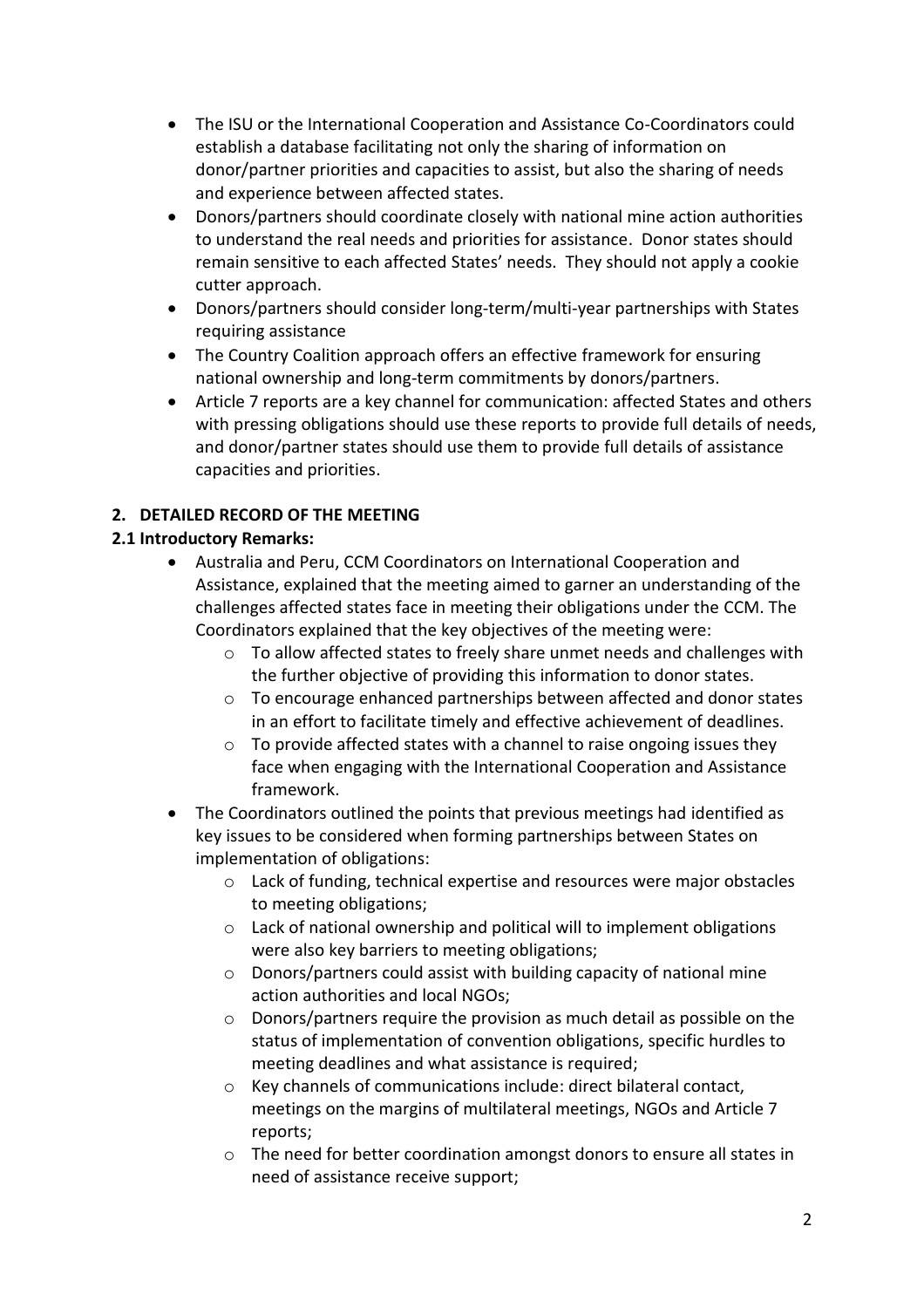- o The usefulness of the Coordinators meeting separately with States in need of assistance and donor/partner States before holding joint meetings.
- Australia and Peru noted that in the coming year they would host three meetings as Coordinators: one with donor states, one with affected states and one with donor and affected states together. This meeting, with affected States and others with pressing obligations only, was the first of the new three meeting cycle.

### **2.2 Overview of Current status of Cooperation and Assistance Needs**

- Sheila Mweemba, Director of the CCM Implementation Support Unit (ISU), provided the following update on the overall status of reporting:
	- o 82% of Article 7 reports had been received so far in 2016. The ISU was still awaiting the receipt of 18 reports.
	- o There had been an increase in the number of states requesting assistance. In 2015, 10 states requested assistance. In 2016, 13 states requested assistance.
	- $\circ$  There had been an increase in the number of states providing assistance. In 2015, 14 states provided assistance. In 2016, 19 states provided assistance.
	- o There had also been an increase in the number of states who received assistance. In 2015, four states received assistance. In 2016, 10 states received assistance.
- Regarding Article 3 Stockpile Destruction:
	- o 10 states had obligations of which not every state had requested assistance
	- $\circ$  Two states had deadlines in 2018. Neither required assistance and the ISU believed both were on track.
	- o Three states had deadlines in 2019. One had requested and received assistance and one had stated they will meet the deadline without assistance. The position of the final state was unclear.
- Regarding Article 4 Clearance:
	- o 10 states had obligations of which only seven have requested assistance.
	- o Most of the assistance given under this article had been given to the same countries.
- Regarding Article 5 Victim Assistance, 11 states had reported obligations of which only eight had requested assistance.
- Regarding Article 9 National Implementation Measures, only one state had requested assistance.

#### **2.3 Interventions by States**

- An affected state reported:
	- o Its Ministry of Interior was the focal point for the implementation of CCM obligations.
	- o With the assistance of a donor/partner State, it had identified possible contamination areas amounting to approximately one million sq. m of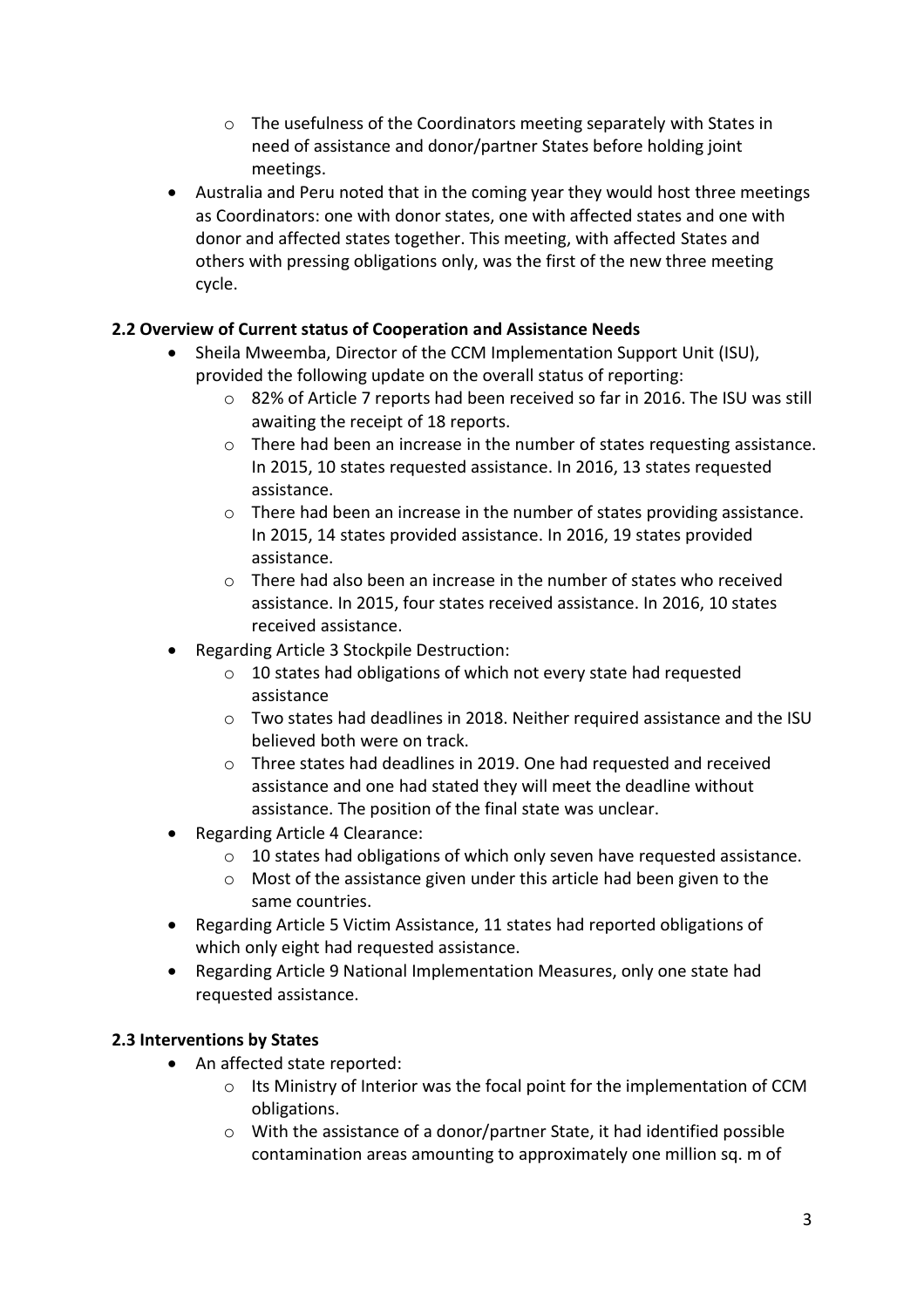land. Some of these areas were close to its national airport and capital. However, the majority of contamination was in regions difficult to access.

- o Efforts had already been made to address the problem: 6500 sq. m of contaminated areas had been cleared.
- o However, the State lacked capacity to conduct clearance operations and further assistance would be required to clear the remaining area. The State specifically requested financial expertise and material assistance.
- o On victim assistance, the State explained that it had no victims of cluster munitions – most victims had injuries from ERW. Noting their full commitment to the Dubrovnik Action Plan, the State outlined how these victims were granted personal disability benefits.
- o The State requested legal and technical assistance to produce a national action plan on victim assistance.
- A representative of the Coordination Committee asked:
	- Whether participating states faced issues stemming from underfunding on victim assistance?
	- **If so, why this was the case? Did it stem from donors' perceptions** or from states failing to prioritise victim assistance?
- An affected State reported:
	- $\circ$  It had 400 sq. km of mine contamination but only one sq. km of cluster munitions contamination.
	- o It had initially been too proud to ask for assistance with stockpile destruction and victim assistance and would have done much better in addressing its challenges if it had been more assertive in seeking assistance earlier.
	- o On victim assistance, it had a low number of victims and its system was working well. With the assistance of a key donor it had commenced work on a mine victims database.
	- o On clearance, 2/3rds of its funding came from a regional organisation. If these funds were not provided, the program would not be sustainable.
	- o It did not have large demining companies. Instead, it had a market system made up of 40 demining companies.
	- o Communication at the regional level between affected States and others with pressing obligations was not as effective as it could be. States needed to interact more and push each other to fulfil their CCM obligations.
- An affected state made three recommendations:
	- $\circ$  The ICA Co-Coordinators or the ISU should establish a website facilitating the exchange of information both on donor/partner capacities and priorities, and experience and good practices between affected states.
	- $\circ$  Donor countries should provide funding to all countries rather than a few high profile countries.
	- o Donor countries sometimes cut or shifter their assistance without explanation, and should provide more information about their priorities and strategies to make the assistance process more transparent to affected states.
- A representative of the Coordination Committee reported: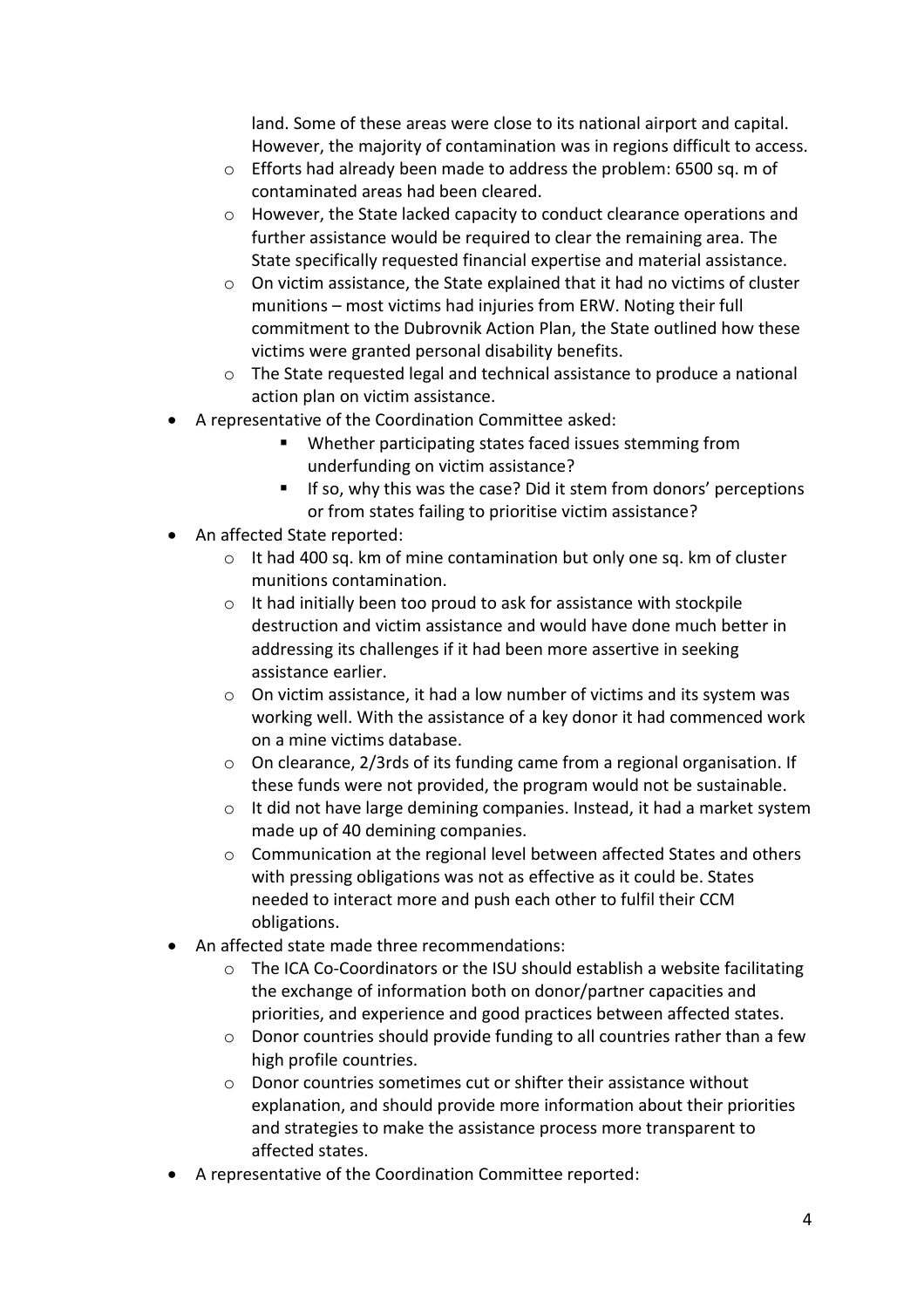- o A technical workshop had recently been held in Sarajevo for States in the Western Balkans region. Affected states in the region and donor states were invited.
- $\circ$  The rationale for the workshop was that many states in the Western Balkans have small areas left to clear. The workshop answered questions that included:
	- How should states optimize clearance?
	- How should state prepare technical completion plans?
	- How should contaminated areas be cleared?
- o States were encouraged to share experiences. One of the key conclusions from the workshop was that 'if affected countries provide their needs and challenges in a written and succinct manner when requesting assistance, donor countries were more likely to engage'.
- An affected State said:
	- o Its contaminated area was too small to warrant a completion plan. However, it had made a political commitment to finish clearance by 2018.
- An affected State said:
	- o It had reduced the size of their contaminated area significantly but still had substantial progress to make.
	- o It agreed regional cooperation could be much better than it is.
	- o It supported further regional-level workshops noting that sharing experiences was very useful.
- A representative of the Coordination Committee said:
	- o Donors often benefit from affected countries producing clear and precise budgets for the work for which they required assistance. This was because donors:
		- **Liked to see where their money would be going**
		- **Often matched funds in a 1:1 ratio**
- The ISU noted:
	- o That under Dubrovnik Action Plan Action 3.3 states must prepare resourced plans for clearance, no mater the size of the area.
	- o These plans increase transparency, allow affected states to determine where assistance is required and provide donor states with vital information.
- An affected State said:
	- o It faced a number of challenges in dealing with cluster munitions contamination. These included:
		- Human resources: the capacity of the people working in the mine action program fields, including all of the represented partners was not at the level required to deal with the large areas of contamination.
		- **The current security situation.**
		- Newly discovered mine fields: non-technical and technical surveys had led to the discovery of new minefields, which in turn had led to an increase in contaminated areas and amendments to the demining plans for these fields.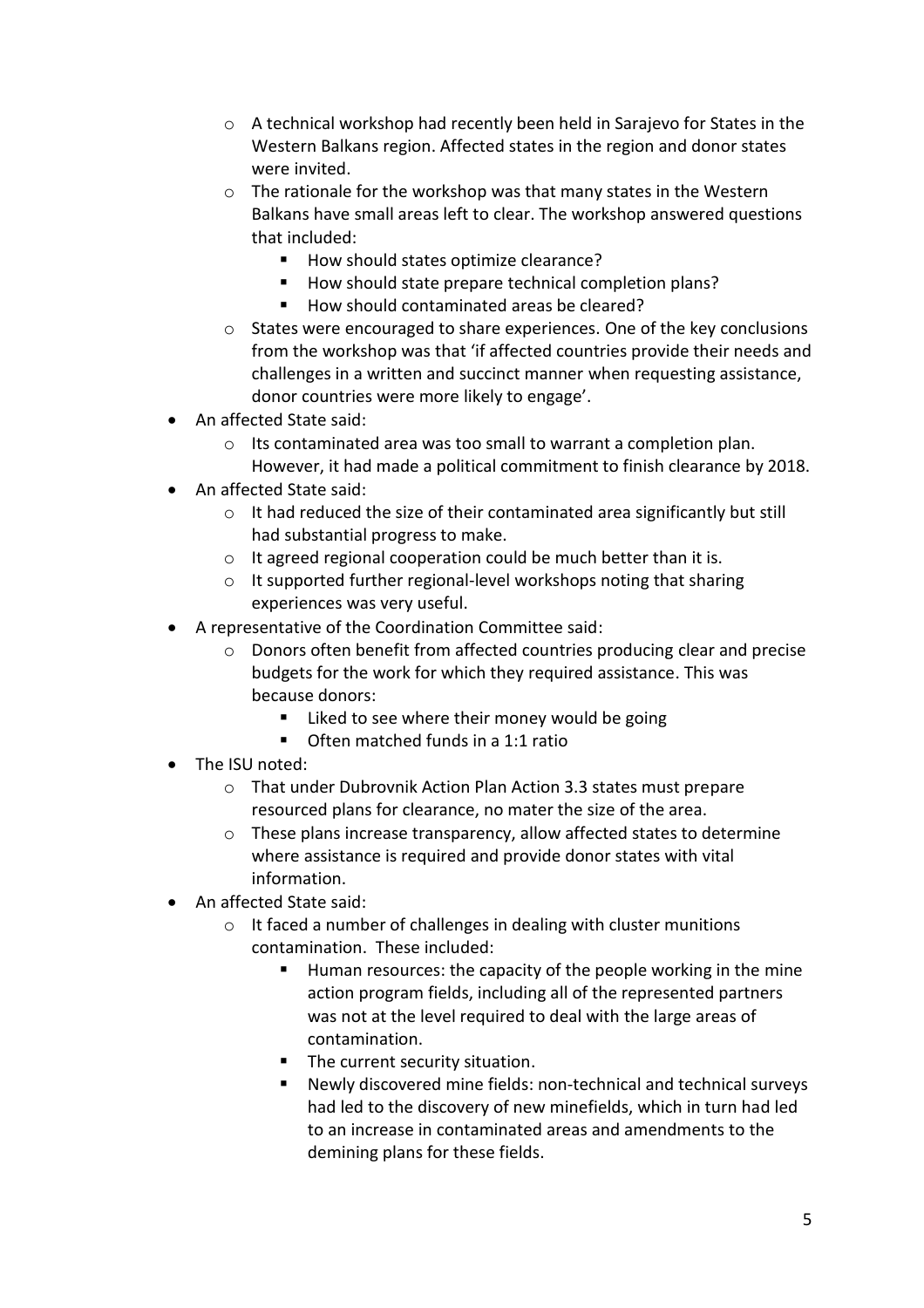- Climate and topographic conditions: change in climate and the terrain variation lead to obstruction of demining work in some areas for a period of time annually.
- The lack of new technology, such as modern detection devices and heavy machines, used for demining.
- **The majority of mine fields were semi-random and identifying** mines in them required a lot of effort and time.
- The lack of information, files and maps for minefields.
- The low presence of international organisations and demining teams clearly had a detrimental effect on the progress of the national demining program.
- Mines and ERW had an economic impact on all aspects of the country.
- **IF Internally Displaced Persons: the internal displacement of the Iraqi** people was one of the problems facing demining activities.
- o From these challenges, it recommended that:
	- Affected states should give detailed information about their needs on the ground. This facilitated better coordination with donor states.
	- Donor states are encouraged to engage with national mine action authorities in order to get clear and accurate information about the real needs and priorities on the ground.
- An affected State said:
	- $\circ$  Its contaminated area was very large. In response, it had prepared a longterm plan for mine clearance.
	- o It needed long-term cooperation and assistance to meet its challenges, and in general, donors/partners should consider committing to long-term assistance rather than short term initiatives.
- A representative of the Coordination Committee said:
	- o That the 'Country Coalitions' approach offered an effective framework for ensuring national ownership and long-term commitments by donors/partners.
- A representative of the Coordination Committee noted:
	- o Reasons why donor States cut or shifted their assistance could include:
		- Donor States tended to funnel their assistance toward States which had higher profile than others at a certain time. When the profile of other States changed, donors might shift their assistance.
		- Donor States might also remove their assistance based on a misunderstanding that the problem had been solved or due to loss of institutional memory. It was important that affected States continuously sensitised donor States to their needs.
- The ISU noted:
	- o Article 7 Reports were a critical channel for providing up-to-date information that might prevent donor States shifting their assistance prematurely. Article 7 Reports should be used to share quality, concise and accurate information about States' progress and needs with regard to implementation of CCM obligations.